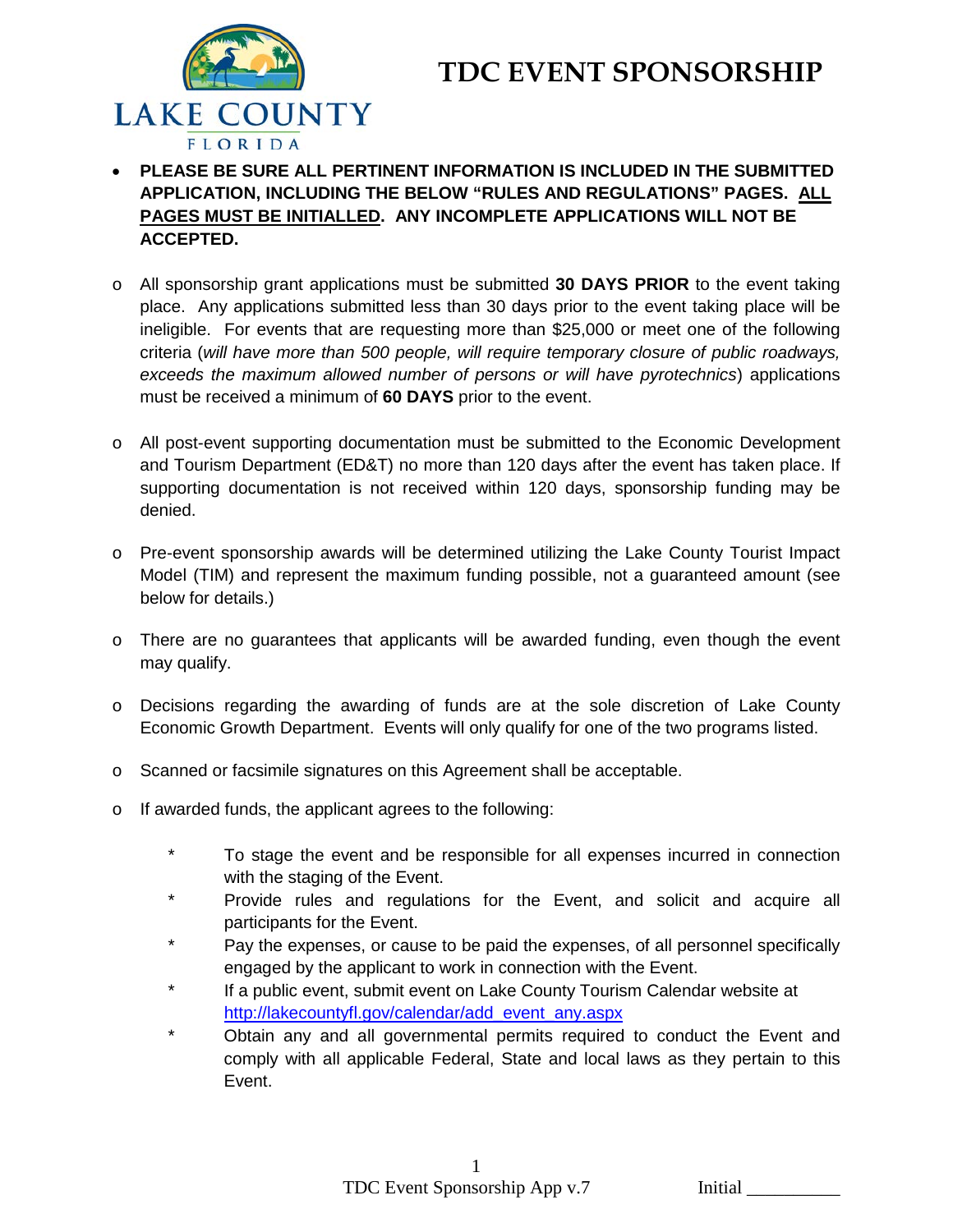# **TDC EVENT SPONSORSHIP**



- \* Design, arrange, print and distribute, or cause to be designed, printed or distributed, marketing material for the Event and be responsible for the selling or placing of advertising in relevant media, for the purposes of promoting the Event.
- Allow local media outlets to film, market, or advertise the Event upon request.
- \* Obtain such other sponsors or partners as is necessary to carry out the Event.
- Recognize Lake County as an Event sponsor with approved use of the County's logo and appropriate wording on all promotional materials, programming, registrations, and media. The County shall additionally be permitted to take promotional videos and photographs to be used for County purposes.
- If requested by the County, allocate a location with a table or tent to distribute County promotional materials.
- If awarded funds, the applicant agrees that:
	- If, when, and to the extent during its activities under this Agreement, a court determines that the applicant is a "contractor" for purposes of Section 119.0701, Florida Statutes, the applicant shall comply with all of the Florida public records' laws. Failure to comply with this section shall be deemed a breach of the contract and enforceable as set forth in Section 119.0701, Florida Statutes.
- Exceptions to the above can be made at the discretion of the Lake County Economic Growth Director and will be made on a case by case basis.
- All Lake County TDC Event Sponsorship applications must be submitted by the designated event rights holder. No other party may submit a funding application unless expressly authorized by the event rights holder. If a third-party is submitting a funding application on behalf of the event rights holder, the third-party must provide a signed authorization (included in application packet) form from the event rights holder acknowledging and permitting them to apply for the TDC Event Sponsorship. The third party may also include language in their contract that allows them to apply for sponsorship funds. This must be signed by the event rights holder and the contract will become public record.
- Please note that in order for the application to be processed, all fields must be complete. Incomplete applications will not be processed.

### **(THE REST OF THIS PAGE LEFT INTENTIONALLY BLANK)**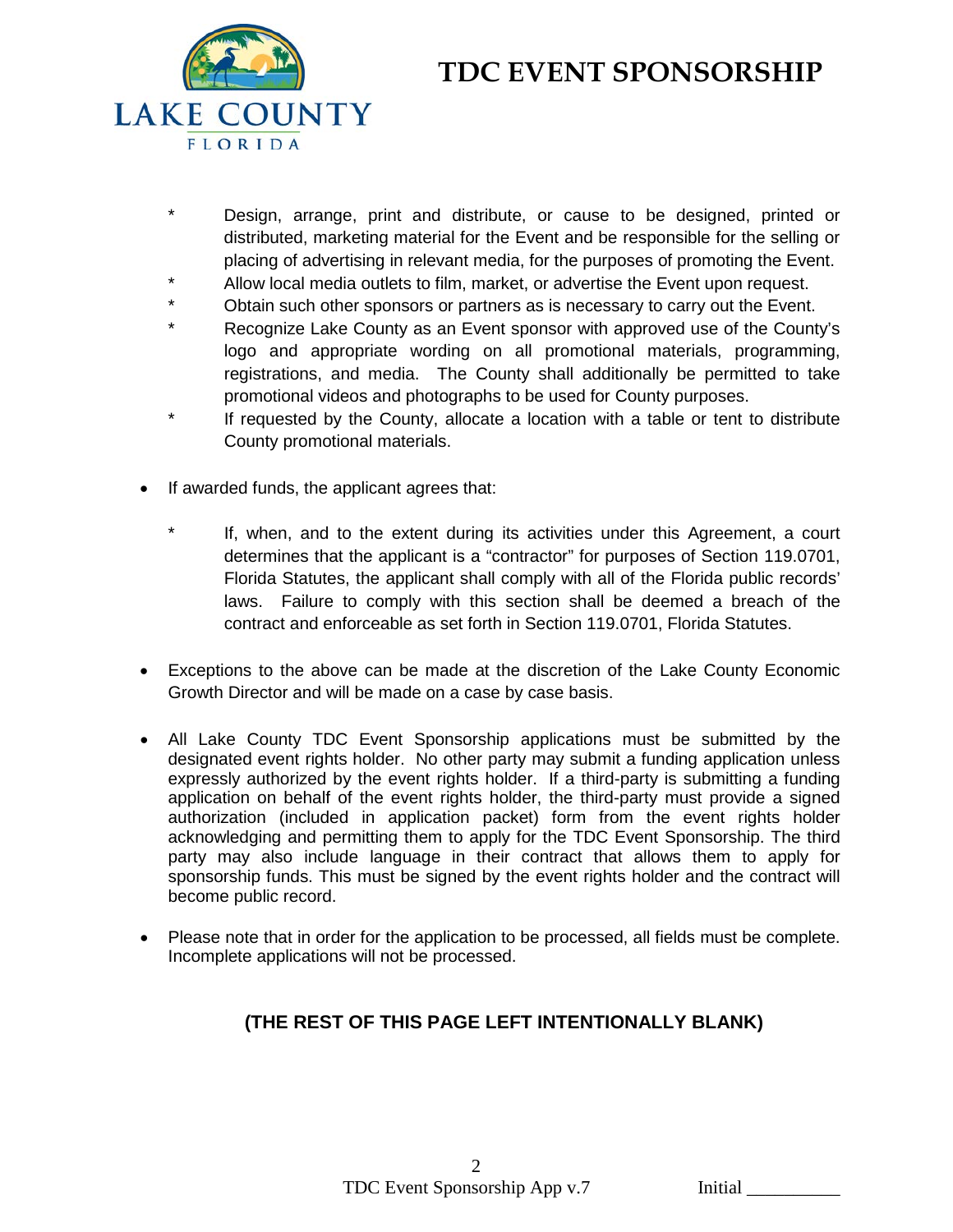# **TDC EVENT SPONSORSHIP**



#### **ROOM NIGHT PROGRAM**

- o Actual sponsorship funding will be determined based on number of room nights generated as verified by the ED&T Room Night Verification Form. The "Post Event Summary Report" and "Room Night Certification Forms" submitted by the applicant will be used in determining final room night numbers.
- o In select cases, only with prior written approval from Lake County EDT, and only for applicants that have a demonstrated history of successful survey implementation, room night surveys, electronic team roster sheets or registration reports may be used as an acceptable form of documentation in supporting the "EDT Room Night Verification Report." No room night surveys, team roster sheets, or registration reports will be accepted if prior written approval hasn't been obtained.
- o If the verified room night figures are less than the projected room night figures, sponsorship funding may be reduced.
- o Award disbursement will only occur after the event has occurred and post-event documentation has been submitted and verified. All documentation must be submitted within 120 days or sponsorship funding may be denied.

### **DAY TRIP PROGRAM**

o The sponsorship will be paid in a single, lump sum payment after the conclusion of the Event, and upon receipt of the appropriate invoice and supporting documentation as listed below. Final funding amount will be a match of the total out-of-county advertising for the event, not to exceed the awarded amount to be paid after advertisements have run.

### **Room Night Program**

### **Who should select:**

• Events that generate and can efficiently track room nights

### **Award determination:**

- # of room nights generated (Min. 50) **Reporting requirements:**
- Post Event Summary Form (attached)
- Room Night Certification Forms for each participating hotel (attached)
- Electronic Team Roster with prior approval
- Post event Checklist (attached) **Payout Structure:**
- 100% of supportable award paid after completion of event

### **Day Trip Program**

### **Who should select:**

Events that generate significant day trips from out-of-county visitors

### **Award determination:**

• # of out-of-county visitor days generated (Min. 500)

### **Reporting requirements:**

- Post Event Summary Form (attached)
- Proof of Payment
- Invoice from Advertiser
- Advertising Run Report
- Radio/Television file
- Post event Checklist (attached)

### **Payout Structure:**

• Lump Sum Payout at the Conclusion of the Event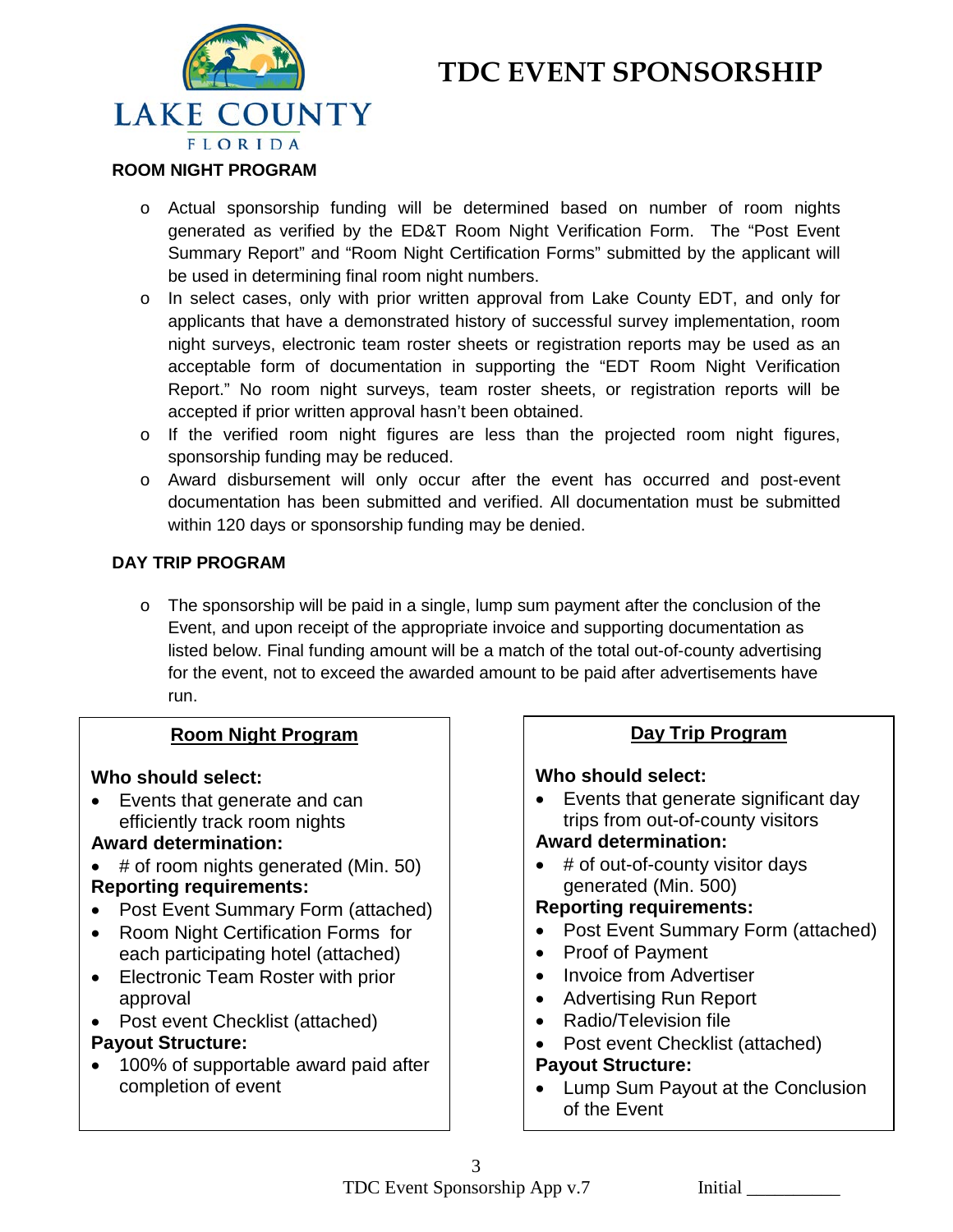

## **TDC EVENT SPONSORSHIP**

| SPONSORSHIP AMOUNT REQUESTED: National Amount Requested:                                                                                                     |  |  |  |  |  |  |  |
|--------------------------------------------------------------------------------------------------------------------------------------------------------------|--|--|--|--|--|--|--|
| <b>Please Indicate Which Program Applying For:</b><br>Room Night Program   Day Trip Program                                                                  |  |  |  |  |  |  |  |
| A. Background                                                                                                                                                |  |  |  |  |  |  |  |
| 1. Name of Event/Project <b>Analysis and American Control</b> to the Control of Tennis and American Control of Tennis                                        |  |  |  |  |  |  |  |
|                                                                                                                                                              |  |  |  |  |  |  |  |
| 3. Submit a brief narrative of the event/project and describe in detail the purpose for<br>which your organization is seeking tourist development tax funds: |  |  |  |  |  |  |  |
| B. Submitting Organization Information (Information Below Must Match Final Invoice)                                                                          |  |  |  |  |  |  |  |
|                                                                                                                                                              |  |  |  |  |  |  |  |
| 2. Tax Status of Submitting Organization (LLC, non-profit, Etc.)________________                                                                             |  |  |  |  |  |  |  |
| 3. FEID Number (Please submit your W-9 with App)                                                                                                             |  |  |  |  |  |  |  |
|                                                                                                                                                              |  |  |  |  |  |  |  |
|                                                                                                                                                              |  |  |  |  |  |  |  |
|                                                                                                                                                              |  |  |  |  |  |  |  |
|                                                                                                                                                              |  |  |  |  |  |  |  |
|                                                                                                                                                              |  |  |  |  |  |  |  |

### **C. Event Details**

- 1. *Are plans being made to have the event in Lake County again next year? \_\_\_\_\_\_\_\_*
- *2. Outline of the marketing plan for event (Circle those that apply):* 
	- **Regional:** Print **Radio Radio Regional:** Print **National:** Print Print Radio Relevision *Online:* Social Media Website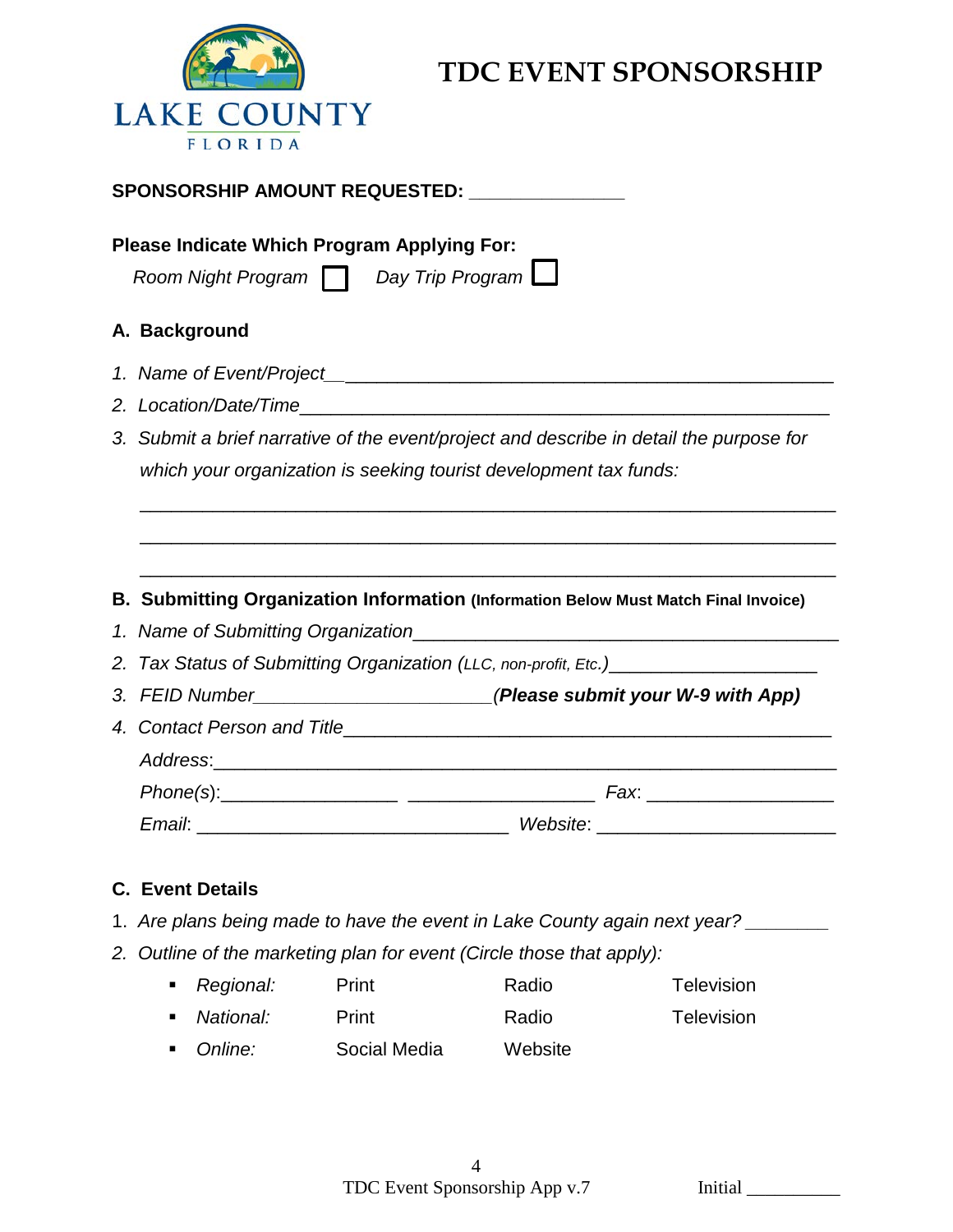*3. If selecting the "Day Trip Program," please provide more detail regarding the* 

*anticipated out-of-county marketing tactics:*

|                | <b>Tactics</b>             |                                                                          |  |                                        |  |  |  |
|----------------|----------------------------|--------------------------------------------------------------------------|--|----------------------------------------|--|--|--|
|                | <b>Publication/Channel</b> | Area of<br><b>Distribution</b><br>(must be out of<br><b>Lake County)</b> |  | <b>Number of Runs</b> Anticipated Cost |  |  |  |
|                |                            |                                                                          |  |                                        |  |  |  |
| $\overline{2}$ |                            |                                                                          |  |                                        |  |  |  |
| 3              |                            |                                                                          |  |                                        |  |  |  |
| 4              |                            |                                                                          |  |                                        |  |  |  |
| 5              |                            |                                                                          |  |                                        |  |  |  |

*\*\*Only approved tactics will qualify for event sponsorship funding*

### *4. If selecting the "Room Night Program" List Host/Participating hotel(s) committed and contact person for each hotel:*



*5. To the best of your knowledge, please fill in the following charts with your projected event attendance and room night estimates. Verification of estimates will be required upon completion of event to approve release of sponsorship funds:*

|                                            | <b>Total</b> |
|--------------------------------------------|--------------|
| <b>Projected Room Nights</b>               |              |
| Bed Tax Exempt Room Nights (If applicable) |              |
| Average Nightly Room Rate                  |              |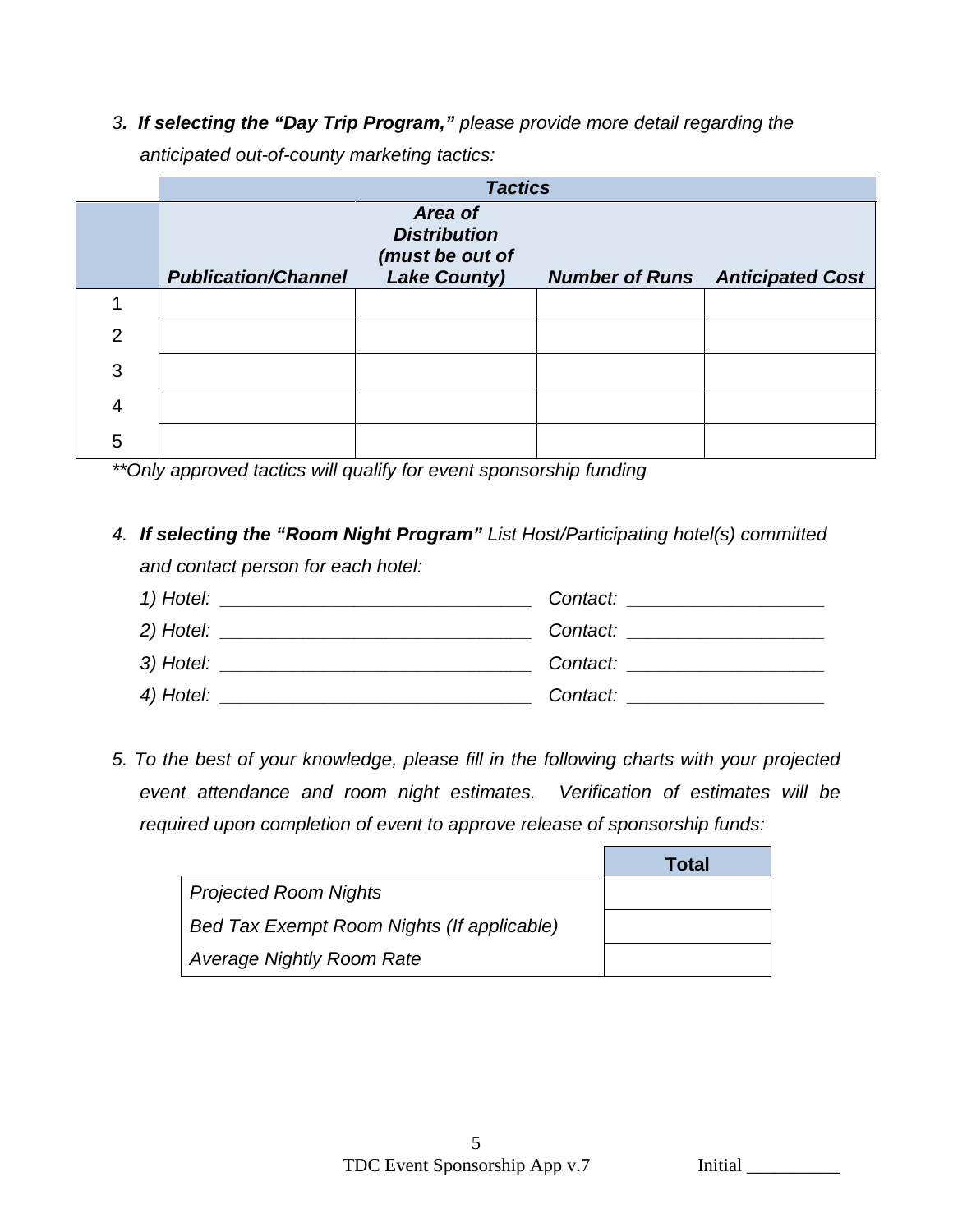|                                       | <b>Origin of Attendee</b><br>(Estimated Numbers) |                                    |       |                                  |
|---------------------------------------|--------------------------------------------------|------------------------------------|-------|----------------------------------|
| <b>Type of Attendee</b>               | Out-of-<br><b>State</b>                          | In-State,<br>Non-<br><b>County</b> | Local | Avg. Length<br>of Stay<br>(Days) |
| Spectators/Visitors                   |                                                  |                                    |       |                                  |
| Vendors                               |                                                  |                                    |       |                                  |
| Players/Participants/Coaches - Adult* |                                                  |                                    |       |                                  |
| Players/Participants/Coaches - Youth* |                                                  |                                    |       |                                  |
| Media/Staff                           |                                                  |                                    |       |                                  |

 *\*For sporting events only.*

- *6. How much will the organizer be spending locally to produce the event?\_\_\_\_\_\_\_\_\_\_*
- *7. Does your event meet any of the meet any of the criteria listed below? If any of the criteria is met, please submit a special event*

| Criteria                                                                   | Yes | N٥ |
|----------------------------------------------------------------------------|-----|----|
| Is intended to, or likely to, attract more than 500 people                 |     |    |
| Requires the temporary closure of any collector or arterial public roadway |     |    |
| Involve the use of pyrotechnics                                            |     |    |
| Exceeds the maximum allowed number of patrons with an establishment        |     |    |

### **D. Please Submit the Following Additional Event Information**

- *W-9 that matches submitting organization (attached)*
- *Detailed budget for your event*
- *Detailed agenda or schedule of activities to be held during the event*
- *Third Party Authorization (if applicable)*
- *Pre-approval for team rosters (if applicable)*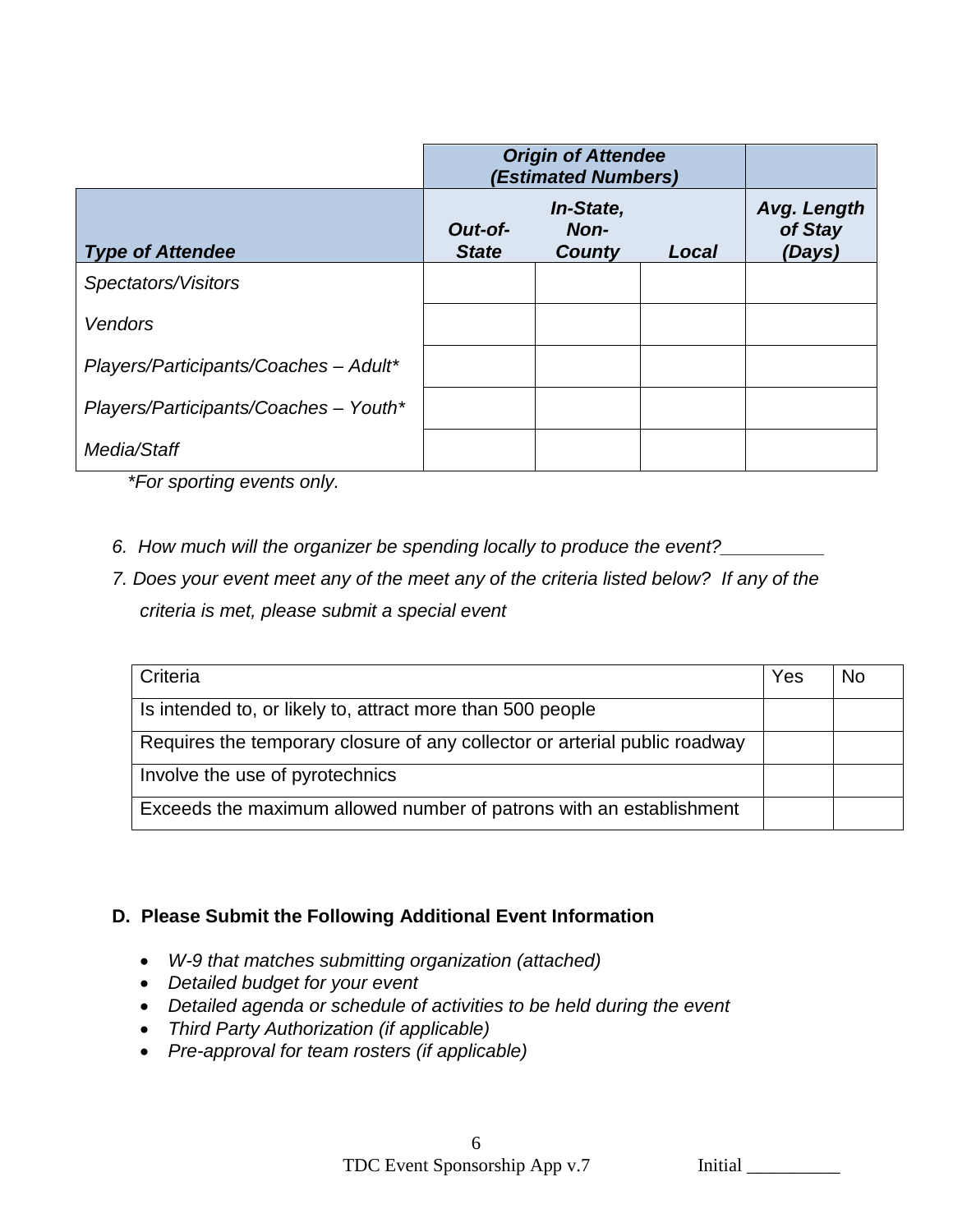### **F. Signature**

*By signing below, I acknowledge that I have read the attached Rules and Regulations. I also confirm that this application has been completed with information that is accurate to the best of my ability. I understand that this application and future grant applications could be reduced or denied based on the accuracy of the information provided. Once countersigned by the County, this becomes a binding agreement. All deliverables required hereunder shall be delivered to the County within this post-Event time frame. I acknowledge and understand that the contract amount shall not exceed the amount approved by the County as stated below under the Funding Determination box. If the Event does not occur as described herein, I understand and agree that the County shall have the right to refuse payment hereunder, or to reduce the payment accordingly as determined by the County. I agree that the County shall have all rights to enforce this contract as provided for by law.* 

*\* Please note that the application must be signed by the organizations President or authorized designee as designated on the organizations corporate documents filled with www.SunBiz.org.* 

*\* By signing this form, applicant is agreeing to comply with the changes in this application from previous versions.*

*\_\_\_\_\_\_\_\_\_\_\_\_\_\_\_\_\_\_\_\_\_\_\_\_\_\_\_\_\_\_\_\_ Signature\* (Please sign in BLUE ink)*

 *\_\_\_\_\_\_\_\_\_\_\_\_\_\_\_\_\_\_\_\_\_\_\_\_\_\_\_\_\_\_\_\_ Name*

\_\_\_\_\_\_\_\_\_\_\_\_\_\_\_\_\_\_\_\_\_\_\_\_\_\_\_\_\_\_\_\_\_ *\_\_\_\_\_\_\_\_\_\_\_\_\_\_\_\_\_\_\_\_\_\_ Applicant's Organization Date*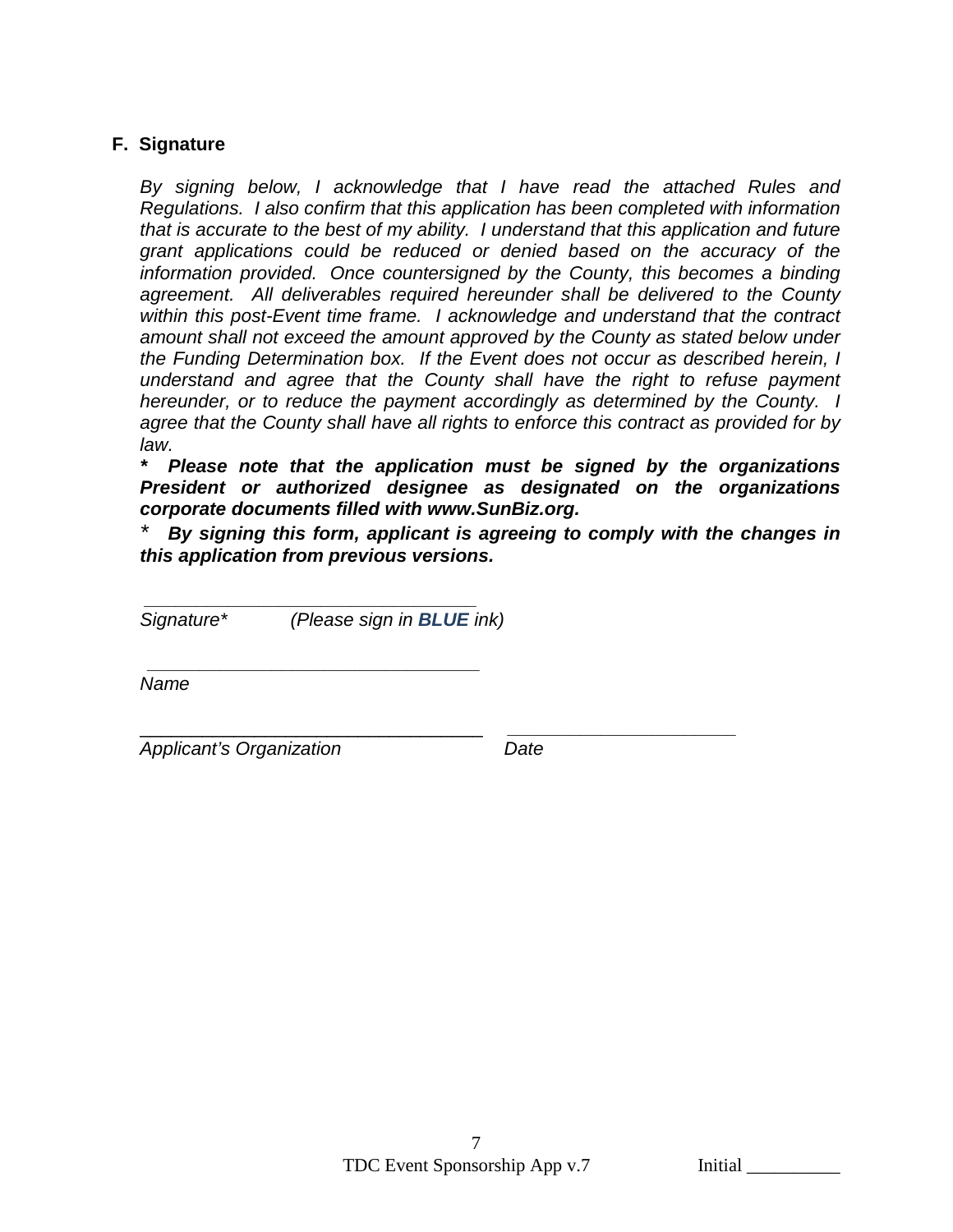|                                                               | Maximum Potential Award \$ |
|---------------------------------------------------------------|----------------------------|
| □ Room Night Program Approved                                 |                            |
| Day Trip Program Approved<br>$\Box$                           |                            |
| <b>Request Not Approved</b><br>□                              |                            |
| <b>Alternative Room Night Verification Approved</b><br>$\Box$ |                            |
| Team Roster<br>$\circ$<br>o Participant Surveys               |                            |
| $\Box$ Agreement Expires on $\angle$ / /                      |                            |
|                                                               |                            |
|                                                               |                            |
| By:                                                           |                            |
| Robert Chandler, Director                                     | Date                       |
| Jeff Cole, County Manager                                     | Date                       |
| Approved as to form and legality:                             |                            |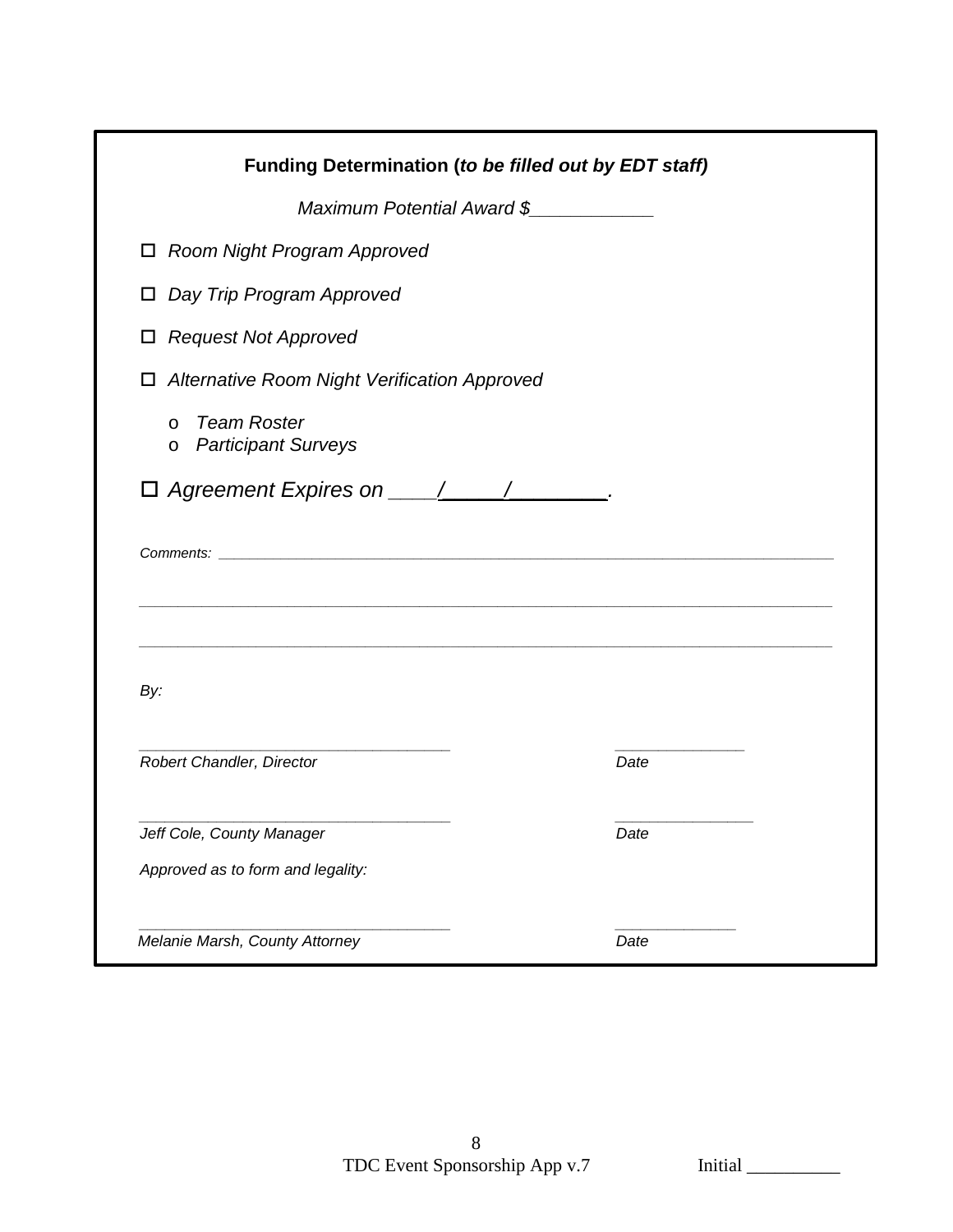

## **POST EVENT SUMMARY REPORT**

### **Event Organizer:** \_\_\_\_\_\_\_\_\_\_\_\_\_\_\_\_\_\_\_\_\_\_\_\_\_\_\_\_\_\_\_\_\_\_\_\_\_\_\_\_\_\_\_\_\_\_\_\_\_\_\_\_\_\_\_

1) To the best of your knowledge, please fill in the following charts with estimates for the number of room nights and attendees resulting from your event:

*Room Nights*

|                                  | <b>Origin of Attendee</b> |                                    |       |                                  |
|----------------------------------|---------------------------|------------------------------------|-------|----------------------------------|
| <b>Type of Attendee</b>          | Out-of-<br><b>State</b>   | In-State,<br>Non-<br><b>County</b> | Local | Avg. Length<br>of Stay<br>(Days) |
| Spectators/Visitors/Participants |                           |                                    |       |                                  |
| <b>Vendors</b>                   |                           |                                    |       |                                  |
| Media/Staff                      |                           |                                    |       |                                  |

- 2) Were there any extenuating circumstances that lead to actual attendance or room night generation falling below projections: YES or NO
- 3) If yes, what were those circumstances:

4) Was your event a room night generating event, if so, please fill out the "Room Night Certification Form." One (1) form must be submitted for each participating hotel.

\_\_\_\_\_\_\_\_\_\_\_\_\_\_\_\_\_\_\_\_\_\_\_\_\_\_\_\_\_\_\_\_\_\_\_\_\_\_\_\_\_\_\_\_\_\_\_\_\_\_\_\_\_\_\_\_\_\_\_\_\_\_\_\_

\_\_\_\_\_\_\_\_\_\_\_\_\_\_\_\_\_\_\_\_\_\_\_\_\_\_\_\_\_\_\_\_\_\_\_\_\_\_\_\_\_\_\_\_\_\_\_\_\_\_\_\_\_\_\_\_\_\_\_\_\_\_\_\_

**Event Organizer Signature:**\_\_\_\_\_\_\_\_\_\_\_\_\_\_\_\_\_\_\_\_\_\_\_\_\_ **Date:** \_\_\_\_\_\_\_\_\_\_\_\_\_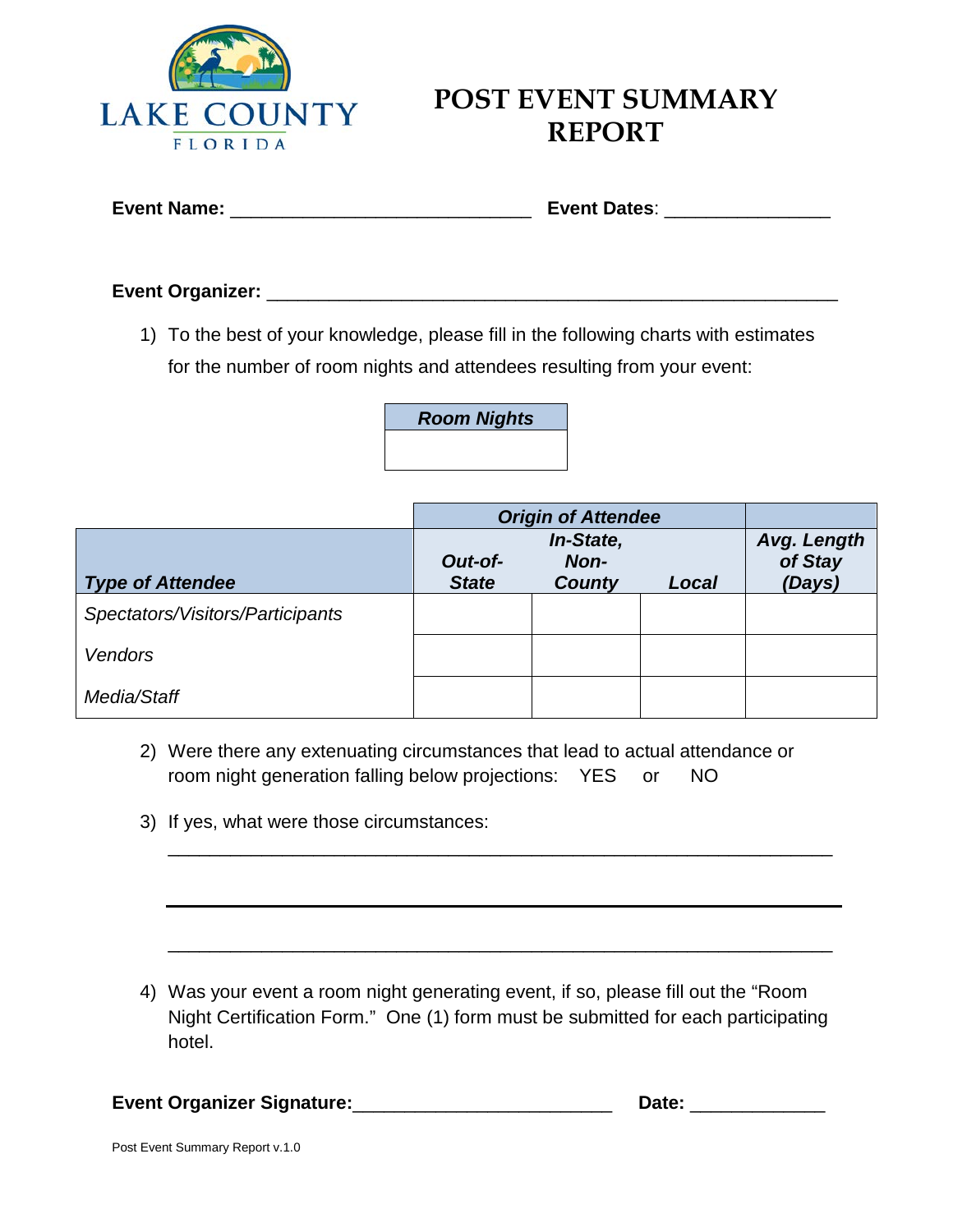

## **ROOM NIGHT CERTIFICATION FORM**

*\*ONE FORM MUST BE COMPLETED FOR EACH PARTICIPATING HOTEL\**

|  | Date: / / / Room Nights: _ _ _ _ _ _ _ _ _ _ _ |  |  |  |  |  |
|--|------------------------------------------------|--|--|--|--|--|
|  |                                                |  |  |  |  |  |
|  | Date: 11 12 2000 Nights: 2000 Nights:          |  |  |  |  |  |
|  |                                                |  |  |  |  |  |
|  | Date: 11 12 2000 Nights: 2000 Nights:          |  |  |  |  |  |
|  |                                                |  |  |  |  |  |
|  |                                                |  |  |  |  |  |
|  |                                                |  |  |  |  |  |

Total Room Nights Used Through Duration of Event: \_\_\_\_\_\_\_\_\_\_\_\_\_\_

\**Please only include room nights that can be reasonably attributable to the subject event.*

I hereby attest that the information given above is accurate to the best of my knowledge, and that providing misinformation may lead to the denial of current and/or future sponsorship funds to the submitting organization.

| <b>GM/Sales Manager Signature:</b> | Date: |  |
|------------------------------------|-------|--|
|------------------------------------|-------|--|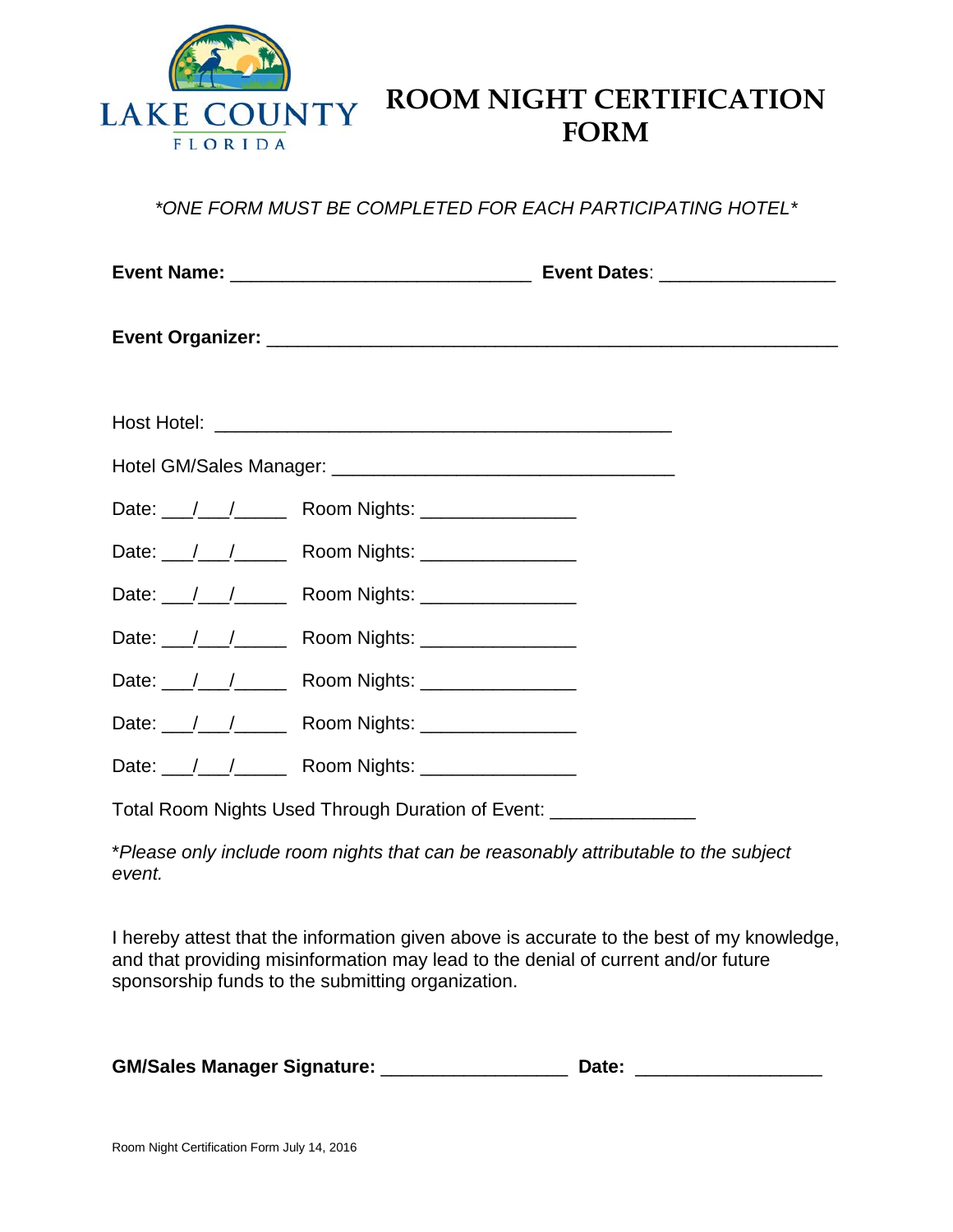

## **POST EVENT CHECKLIST**

Please complete the below post event checklist and submit with your post event documentation. Failure to submit this form may result in sponsorship funding being denied. Only complete forms will be accepted. For each advertising tactic, please list the publication/channel.

### ROOM NIGHT PROGRAM

| <b>FORM</b>                                   | <b>YFC</b> | <b>NO</b> | <b>COMMENTS</b> |
|-----------------------------------------------|------------|-----------|-----------------|
| Post Event Summary                            |            |           |                 |
| Room Night Certifications<br>(for each hotel) |            |           |                 |
| Invoice                                       |            |           |                 |

### DAYTRIP PROGRAM

| <b>FORM</b>                  |                        | <b>YES</b> | <b>NO</b> | <b>COMMENTS</b> |
|------------------------------|------------------------|------------|-----------|-----------------|
|                              | POST EVENT SUMMARY     |            |           |                 |
| <b>ADVERTISING TACTIC 1:</b> |                        |            |           |                 |
|                              | ADVERTISING RUN REPORT |            |           |                 |
|                              | <b>INVOICE FROM</b>    |            |           |                 |
|                              | <b>ADVERTISER</b>      |            |           |                 |
|                              | PROOF OF PAYMENT       |            |           |                 |
| <b>ADVERTISING TACTIC 2:</b> |                        |            |           |                 |
|                              | ADVERTISING RUN REPORT |            |           |                 |
|                              | <b>INVOICE FROM</b>    |            |           |                 |
|                              | <b>ADVERTISER</b>      |            |           |                 |
|                              | PROOF OF PAYMENT       |            |           |                 |
| <b>ADVERTISING TACTIC 3:</b> |                        |            |           |                 |
|                              | ADVERTISING RUN REPORT |            |           |                 |
|                              | <b>INVOICE FROM</b>    |            |           |                 |
|                              | <b>ADVERTISER</b>      |            |           |                 |
|                              | PROOF OF PAYMENT       |            |           |                 |
| <b>ADVERTISING TACTIC 4:</b> |                        |            |           |                 |
|                              | ADVERTISING RUN REPORT |            |           |                 |
|                              | <b>INVOICE FROM</b>    |            |           |                 |
|                              | <b>ADVERTISER</b>      |            |           |                 |
|                              | PROOF OF PAYMENT       |            |           |                 |
| <b>INVOICE</b>               |                        |            |           |                 |